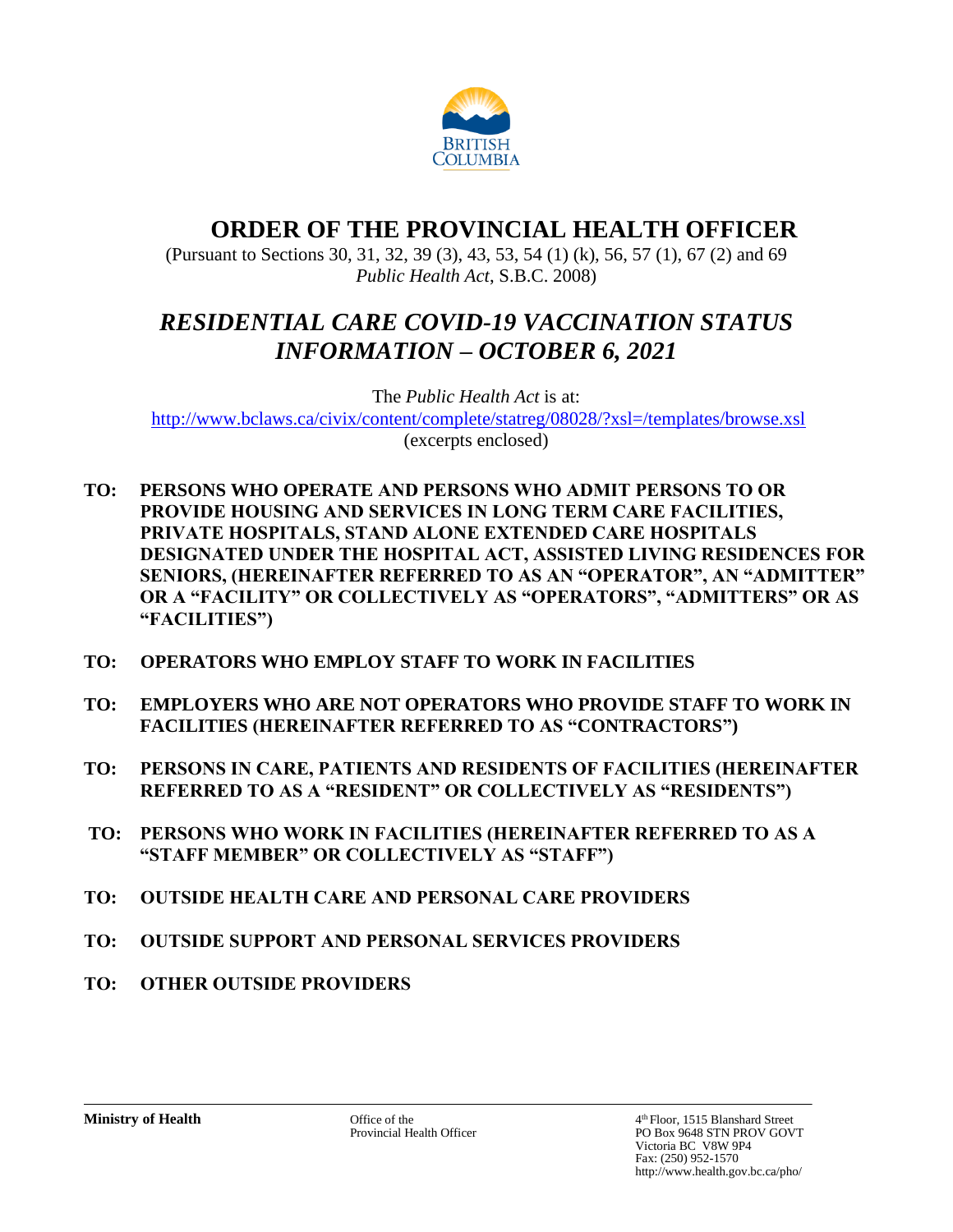## **WHEREAS:**

- A. On March 17, 2020 I provided notice under section 52 (2) of the *Public Health Act* that the transmission of the infectious agent SARS-CoV-2, which has caused cases, clusters and outbreaks of a serious communicable disease known as COVID-19 among the population of the Province of British Columbia, constitutes a regional event, as defined in section 51 of the *Public Health Act*;
- B. A person infected with SARS-CoV-2 can infect other people with whom the infected person is in contact;
- C. The presence of virus variants of concern in the Province, in particular the Delta variant, has heightened the risk to the population generally and particularly to the frail elderly and persons with underlying medical concerns;
- D. Vaccines, which prevent or reduce the risk of infection with SARS-CoV-2, have been and continue to be made available to residents and staff in British Columbia;
- E. Although the vaccination rate of residents and staff is generally high in many facilities, there are facilities where this is not the situation, and in all facilities there are residents and staff who are not vaccinated;
- F. Unvaccinated persons are at higher risk than vaccinated persons of being infected with SARS-CoV-2, of experiencing higher rates of complications and death, and of transmitting SARS-CoV-2 to other persons, including vaccinated persons;
- G. Residents of facilities are typically elderly and usually have chronic health conditions or compromised immune systems which makes them particularly vulnerable to severe illness and death from COVID-19, even if they are vaccinated, since, despite the fact that vaccination is the single most effective protection against illness, vaccination is not completely protective, and protection may wane with time;
- H. Operators need to know the vaccination status of residents in order to implement infection prevention and control measures to protect residents and staff, including adjusting the schedules of non-vaccinated staff in the event that a facility is under enhanced surveillance for COVID-19, or there is an outbreak of COVID-19;
- I. Operators and contract employers need to know the vaccination status of staff in order to enforce preventive measures ordered by me or by the medical health officer;
- J. Medical health officers need to know the vaccination status of residents and staff at a facility on both an aggregate and individual level in order to be in a position to most effectively plan for a response to, and for the management of, an exposure or outbreak of COVID-19 at the facility;
- K. I recognize the effects which the measures I have put, and am now putting in place, to protect the health of the residents and staff of facilities may have on residents, staff, operators and contractors, and, with this in mind, have engaged and will continue to engage in a process of reconsideration of these measures, based upon the information and evidence available to me, including infection rates, sources of transmission, the presence of clusters and outbreaks, particularly in facilities, the number of people in hospital and in intensive care, deaths, the emergence of and risks posed by virus variants of concern, vaccine availability, immunization rates, the vulnerability of particular populations and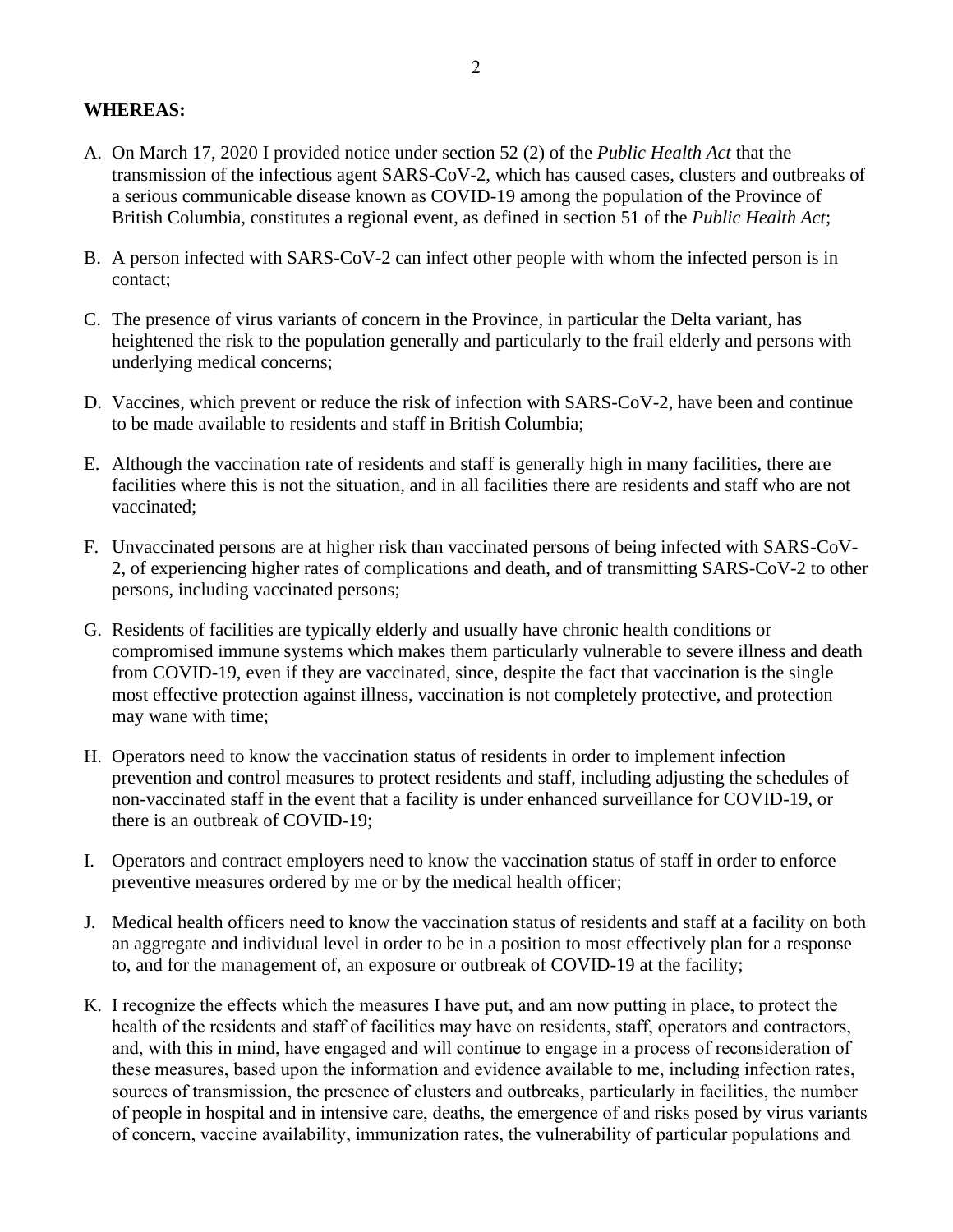reports from the rest of Canada and other jurisdictions, with a view to balancing the interests of the public, including constitutionally protected interests, against the risk of harm to residents and staff created by the presence of unvaccinated persons in facilities;

- L. I further recognize that constitutionally-protected interests include the rights and freedoms guaranteed by the Canadian *Charter of Rights and Freedoms*, including the right to life, liberty and security of the person, along with freedom of religion and conscience, freedom of thought, belief, opinion and expression. These rights and freedoms, are not, however, absolute and are subject to reasonable limits, prescribed by law as can be demonstrably justified in a free and democratic society. These limits include proportionate, precautionary and evidence-based restrictions to prevent loss of life, serious illness and disruption of our health system and society. When exercising my powers to protect the health of the public from the risks posed by COVID-19, I am aware of my obligation to choose measures that limit the *Charter* rights and freedoms of British Columbians less intrusively, where doing so is consistent with public health principles;
- M. In addition, I recognize the interests protected by the *Human Rights Code* and the privacy interests of residents, staff and outside providers, and have taken all of these into consideration when exercising my powers to protect the health interests of residents and staff in facilities;
- N. I have reason to believe and do believe that
	- (i) a lack of information about the vaccination status of residents and staff interferes with the suppression of SARS-CoV-2 in facilities and constitutes a health hazard under the *Public Health Act*;
	- (ii) in order to mitigate the risk of the transmission of SARS-CoV-2 arising from the presence of unvaccinated persons in facilities, operators, medical health officers and I need information about the vaccination status of residents and staff, and employers need information about the vaccination status of staff;
	- (iii) in order to confirm the vaccination status of residents in facilities, I need to
		- a. collect personal information about residents from admitters and operators; and
		- b. upon receiving the personal information of residents from admitter and operators, link this information with information in the Provincial Immunization Registry to determine the vaccination status of residents.
	- (iv) in order to confirm the vaccination status of staff in facilities, I need to
		- a. collect personal information about staff from operators; and
		- b. upon receiving the personal information of staff from employers. link this information with information in the Provincial Immunization Registry to determine the vaccination status of staff.

Sections 30, 31, 32, 39, 53, 54 (1) (k), 56, 57 (1) and (2), and 67 (2) of the *Public Health Act* authorize me to

1. order operators and admitters to report to me personal information in a resident's record,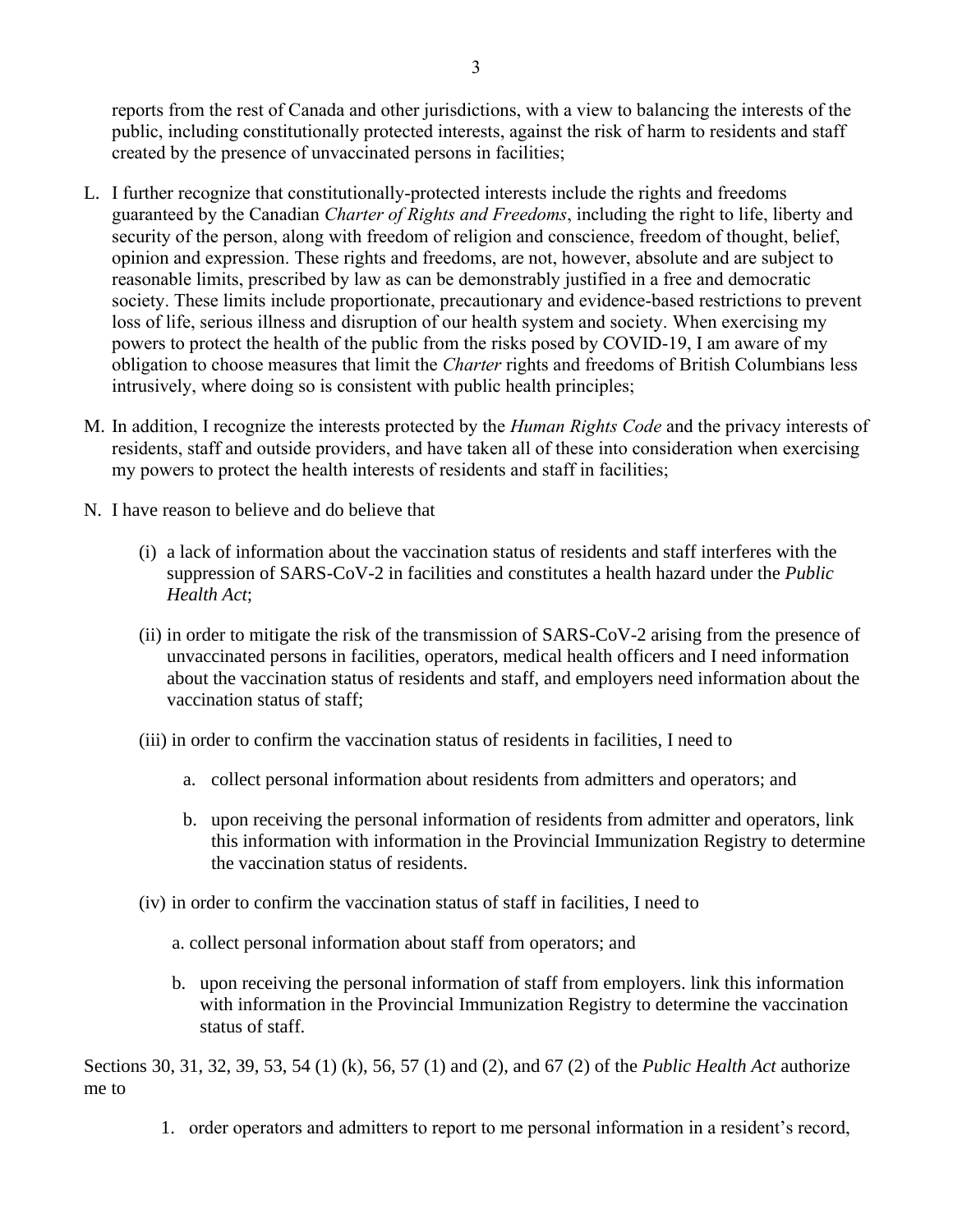or collected from a resident;

- 2. order residents to provide personal information to admitters and operators for the purpose of reporting it to me;
- 3. order operators to collect and retain vaccination status information from outside providers;
- 4. order employers of staff to use personal information about staff in their staff records for the purpose of reporting it to me;
- 5. order employers to collect personal information from staff which is not in their staff records for the purpose of reporting it to me;
- 6. order staff to provide personal information to employers for the purpose of reporting it to me;
- 7. use the personal information provided by operators, admitters, and employers to confirm the vaccination status of residents and staff by linking the information with information in the Provincial Immunization Registry;
- 8. disclose the vaccination status of residents to operators, and disclose the vaccination status of staff to operators and employers, so that operators and employers may implement preventive measures ordered by me or a medical health officer, or other infection and control measures ordered by me or a medical health officer;
- 9. disclose the vaccination status of residents and staff to medical health officers for the purpose of preventing and responding to exposures to, and outbreaks of, COVID-19 in facilities;

## **THIS ORDER REPEALS AND REPLACES THE** *COVID-19 VACCINATION STATUS INFORMATION AND PREVENTIVE MEASURES ORDER* **MADE ON SEPTEMBER 27, 2021**

It is in the public interest for me to exercise the powers in sections 30, 31, 32, 39, 43, 53, 54 (1) (k), 56, 57 (1) and (2), and 67 (2) of the *Public Health Act* **TO ORDER** as follows:

### **DEFINITIONS:**

### **In this Order**

**"admitter"** includes an operator;

**"BC Services Card"** mean a BC Services Card with PHN within the meaning of the Medical and Health Care Services Regulation;

**"category of staff member"** means a job description in accordance with Schedule 1;

**"contractor"** means a person who employs staff to work in a facility, but who is not an operator;

**"employer"** means an operator who employs staff, or a contractor;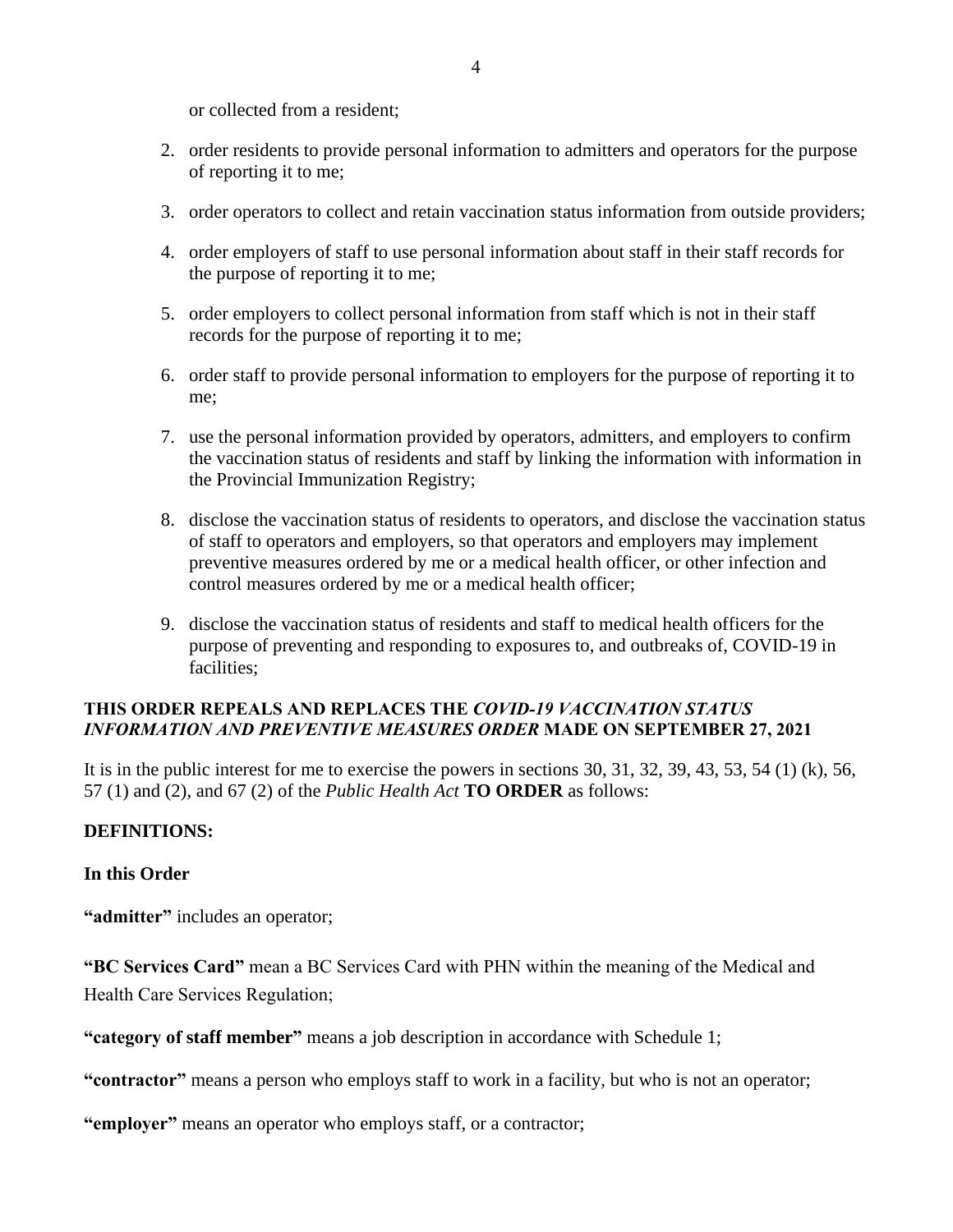**"exemption"** means a variance issued to a person under the *Public Health Act* on the basis of a medical contraindication to vaccination, which permits a person to work in a facility, despite not being vaccinated;

**"facility"** means a long term care facility, a private hospital, a stand- alone extended care hospital, an assisted living residence for seniors;

**"health care"** means anything that is done for a therapeutic, preventive, palliative, diagnostic, cosmetic or other purpose related to health*;*

**"health care practitioner"** means a person who belongs to a health profession and who provides health care in a facility;

**"health profession"** has the same meaning as in the *Health Professions Act*;

**"operator"** means a board designated under the *Health Authorities Act*, a board of management of a stand-alone extended care hospital designated under the *Hospital Act*, a licensee under the *Hospital Act*, a licensee or a registrant under the *Community Care and Assisted Living Act,*;

**"staff member"** means a person employed to work in a facility by the operator of a facility, or a person employed by a contractor to work in a facility, including a person on leave;

**"vaccine card"** means the following:

- a. in the case of a person who is more than 18 years of age, and proof in one of the following forms that the holder is vaccinated:
	- i. electronic proof or a printed copy of an electronic proof

(A) issued by the government in the form of a QR code, accessible through the BC Vaccine Card App at [https://www.healthgateway.gov.bc.ca/vaccinecard;](https://www.healthgateway.gov.bc.ca/vaccinecard) and

(B) showing the name of the holder;

- ii. proof in writing, issued by the government for the purpose of showing proof of vaccination in accordance with orders made under the *Public Health Act*;
- iii. a type of proof, whether electronic or in writing, that is issued
	- (A) by the government of Canada or of a province of Canada, and
	- (B) for the purpose of showing proof of vaccination in accordance with an order made in the exercise of a statutory power with respect to the protection of public health or the facilitation of international travel;
- b. in the case of a person who is 12 to 18 years of age, proof in a form referred to in paragraph a.  $(i)$ ,  $(ii)$  or  $(iii)$ .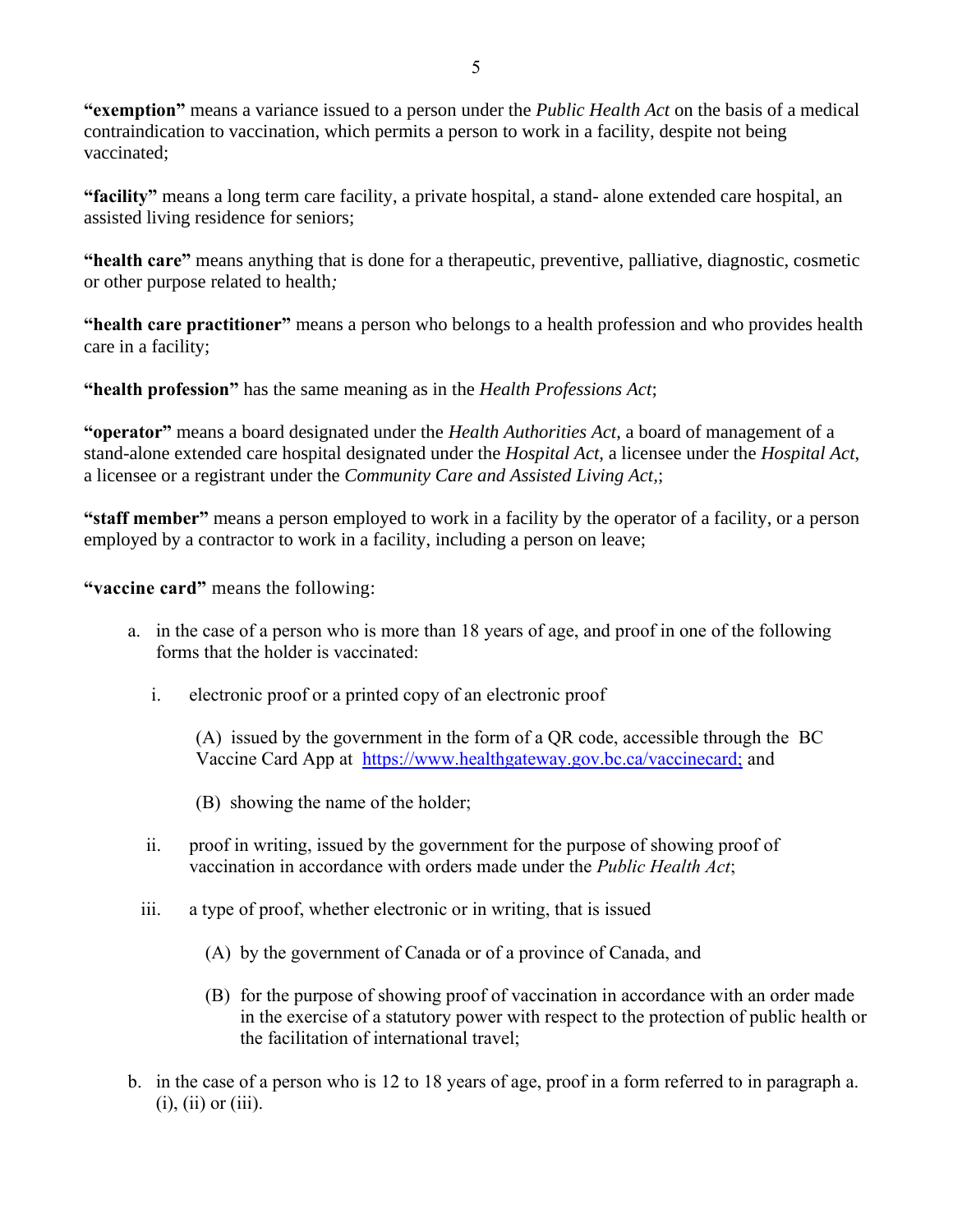**"WHITE"** means the Workplace Health Indicator Tracking and Evaluation data base

## **A. OPERATORS AND ADMITTERS**

### **MUST:**

- 1. With respect to existing residents whose information has not been provided to me by the date of this order, and new residents admitted after the date of this order, collect the following information from resident files, or collect the following information from residents, and provide this information by entering it at the [data entry portal,](https://ltcemployers.gov.bc.ca/) or as otherwise directed by me:
	- a. the resident's legal first and last names;
	- b. the resident's birthdate;
	- c. the resident's personal health number; and
	- d. the resident's date of admission.
- 2. Provide the date on which a resident is discharged from or ceases to live in a facility to me, at the time the resident is discharged from, or ceases to live in a facility, by entering the date, the name of the resident, and the name and address of the facility, at the [data entry portal,](https://ltcemployers.gov.bc.ca/) or as otherwise directed by me.

### **B. RESIDENTS**

### **MUST:**

- 1. Provide the following information to the operator of the facility in which they reside, or to an admitter at the time of admission:
	- a. the resident's legal first and last names;
	- b. the resident's birthdate; and
	- c. the resident's personal health number.
- 2. If the resident has received a vaccine outside British Columbia, enter their vaccination history at [https://www.immunizationrecord.gov.bc.ca/.](https://www.immunizationrecord.gov.bc.ca/)

## **C. CONTRACTORS AND OPERATORS**

### **I. OPERATORS WHO DO NOT HAVE ACCESS TO WHITE**

### **MUST:**

1. With respect to staff employed by the Operator,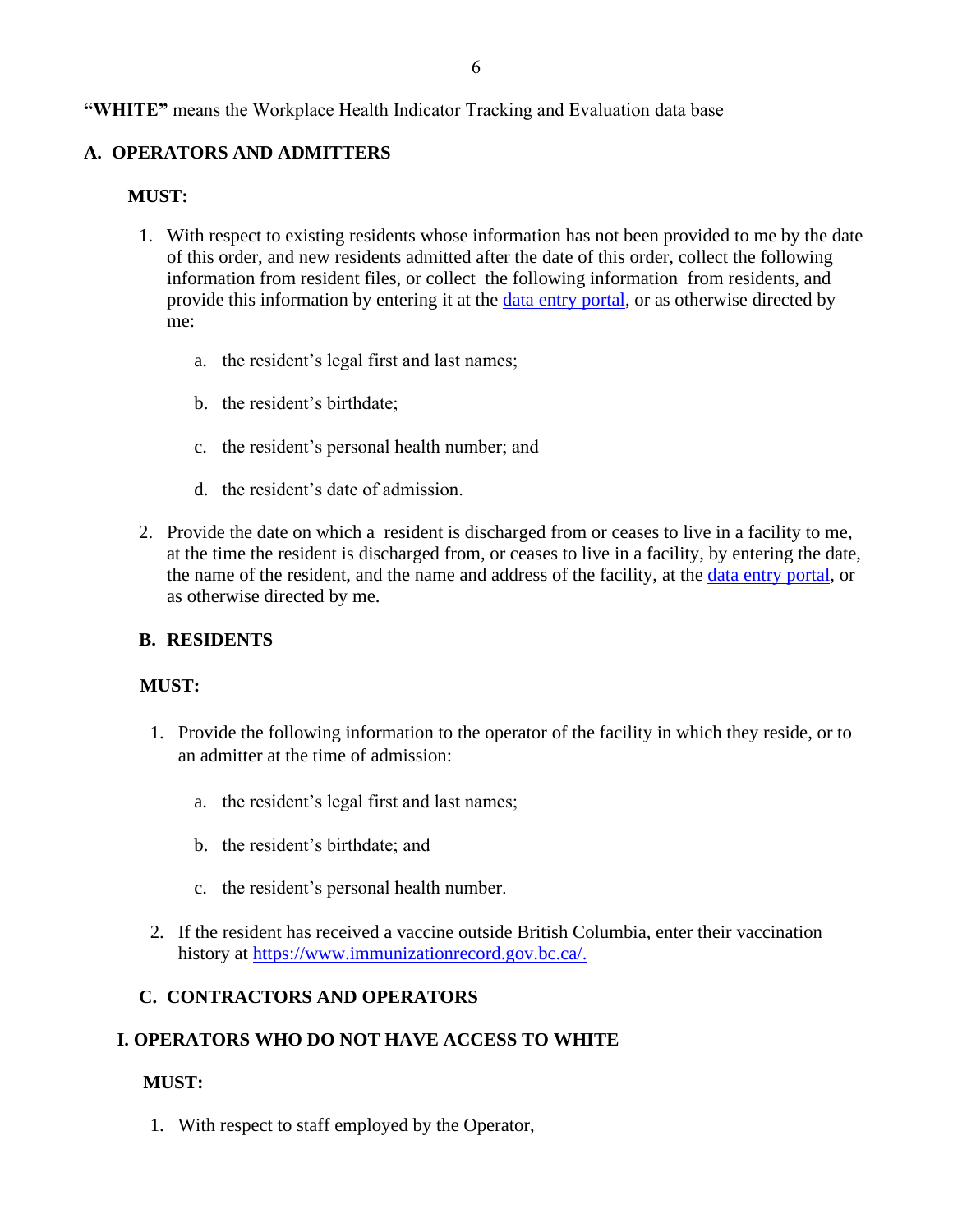- a. With respect to existing staff whose information has not been provided to me by the date of this Order, collect the following information from staff records, or collect the following information from staff, including staff on leave for any reason, and provide this information, with the name and address of the facility in which the staff member works, and the category to which the staff member belongs, by entering the information at the [data entry portal,](https://ltcemployers.gov.bc.ca/) or as otherwise directed by me:
	- i. the staff member's legal first and last names;
	- ii. the staff member's birthdate;
	- iii. the staff member's personal health number.
- b. collect the following information from staff hired after the date of this Order, and provide this information, with the name and address of the facility in which the new staff member works, and the category to which the new staff member belongs, by entering the information at the time of hire, at the [data entry portal,](https://ltcemployers.gov.bc.ca/) or as otherwise directed by me:
	- i. the staff member's legal first and last names;
	- ii. the staff member's birthdate;
	- iii. the staff member's personal health number; and
	- iv. the date on which a new staff member begins to work at the facility.
- c. provide the date on which a staff member ceases to work in a facility, at the time the staff member ceases to work in a facility, by entering the date, the staff member's name, and the name and address of the facility, into the [data entry portal,](https://ltcemployers.gov.bc.ca/) or as directed by me.
- d. Request a staff member whose vaccination status has not been verified to produce their vaccine card or exemption.
- 2. Request a health care practitioner to produce their vaccine card or exemption.

## **II. OPERATORS WHO HAVE ACCESS TO WHITE**

### **MUST:**

- 1. With respect to staff employed by the Operator,
	- a. collect the following information from staff hired after the date of this Order, and provide this information, with the name and address of the facility in which the new staff member works, and the category to which the new staff member belongs, by entering the information at the time of hire, at the [data entry portal,](https://ltcemployers.gov.bc.ca/) or as otherwise directed by me: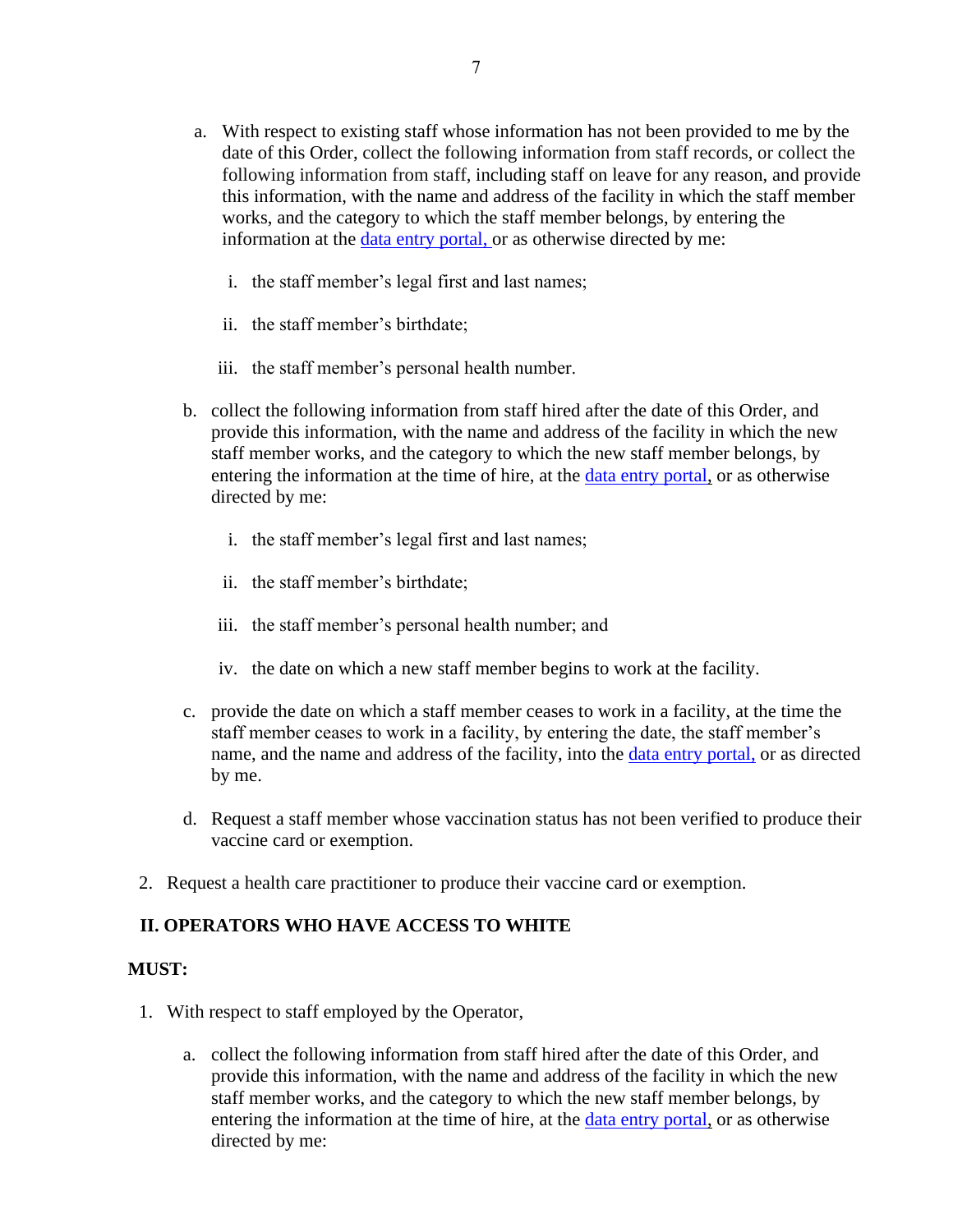- i. the staff member's legal first and last names;
- ii. the staff member's birthdate;
- iii. the staff member's personal health number; and
- iv. the date on which a new staff member begins to work at the facility.
- b. provide the date on which a staff member ceases to work in a facility, at the time the staff member ceases to work in a facility, by entering the date, the staff member's name, and the name and address of the facility, into the [data entry portal,](https://ltcemployers.gov.bc.ca/) or as directed by me.
- c. Confirm a staff member's vaccination status by reference to WHITE, and request a staff member whose vaccination status has not been verified by reference to WHITE to produce their vaccine card.
- 2. Confirm a health care practitioner's vaccination status by reference to WHITE, and request a health care practitioner whose vaccination status has not been verified by reference to WHITE to produce their vaccine card or exemption.

## **III. CONTRACTORS**

## **MUST:**

- 1. With respect to existing staff whose information has not been provided to me by the date of this Order, and new staff who are hired after the date of this order, collect the following information from staff records, or collect the following information from staff, including staff on leave for any reason, and provide this information to the operator of the facility in which the staff member works:
	- a. the staff member's legal first and last names;
	- b. the staff member's birthdate;
	- c. the staff member's personal health number;
	- d. a new staff member's date of hire; and
	- e. the date on which a staff member ceases to work in a facility.
- 2. Verify that the personal health number of each staff member provided further to section 1. is correct by comparing it to the number on the staff member's BC Services Card.
- 3. Destroy the record of a staff member's personal health number, once the staff member's vaccination status has been provided by the Ministry of Health to the operator of the facility in which the staff member works, and the operator has notified the contractor that the information may be destroyed.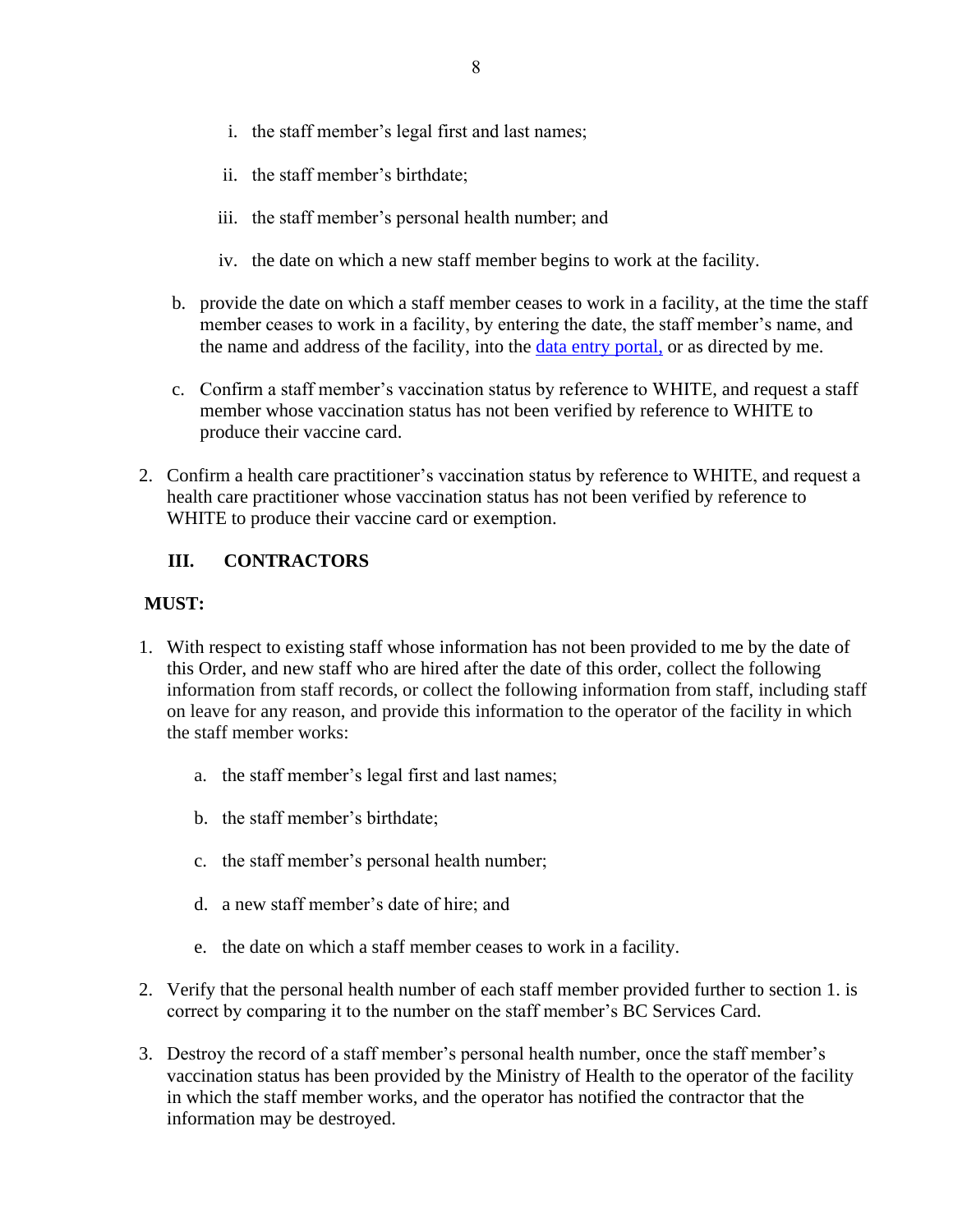4. Request a staff member whose vaccination status has not been verified to produce their vaccine card or exemption.

## **IV. OPERATORS WHO HAVE STAFF PROVIDED BY CONTRACTORS**

## **MUST**

- 1. With respect to staff employed by a contractor,
	- a. provide the following information collected from the contractor, with the name and address of the facility in which the staff member works, and the category to which the staff member belongs, by entering the information at the [data entry portal,](https://ltcemployers.gov.bc.ca/) or as otherwise directed by me:
		- i. the staff member's legal first and last names;
	- ii. the staff member's birthdate;
	- iii. the staff member's personal health number; and
	- iv. the date on which a new staff member begins to work at the facility.
	- b. provide the date on which a staff member employed by a contractor ceases to work in a facility, at the time the staff member ceases to work in a facility, by entering the date, the staff member's name, and the name and address of the facility, into the [data entry portal,](https://ltcemployers.gov.bc.ca/) or as otherwise directed by me.
- 3. Destroy the record of a staff member's personal health number, including the record of the personal health number of a staff member which is provided by a contractor, once the staff member's vaccination status has been provided by the Ministry of Health.
- 4. Notify a contractor once a staff member's vaccination status has been provided by the Ministry of Health, so that the contractor may destroy the record of the staff member's personal health number.
- 5. If an operator is advised by the Ministry of Health that a staff member who is an employee of a contractor is unvaccinated, or that there is no record of the employee's vaccination status in the Provincial Immunization Registry, the operator must provide this information to the contractor.

## **D. STAFF**

## **MUST:**

- 1. Provide the following information to their employer, if the information has not been provided by the date of this Order:
	- a. their legal first and last names;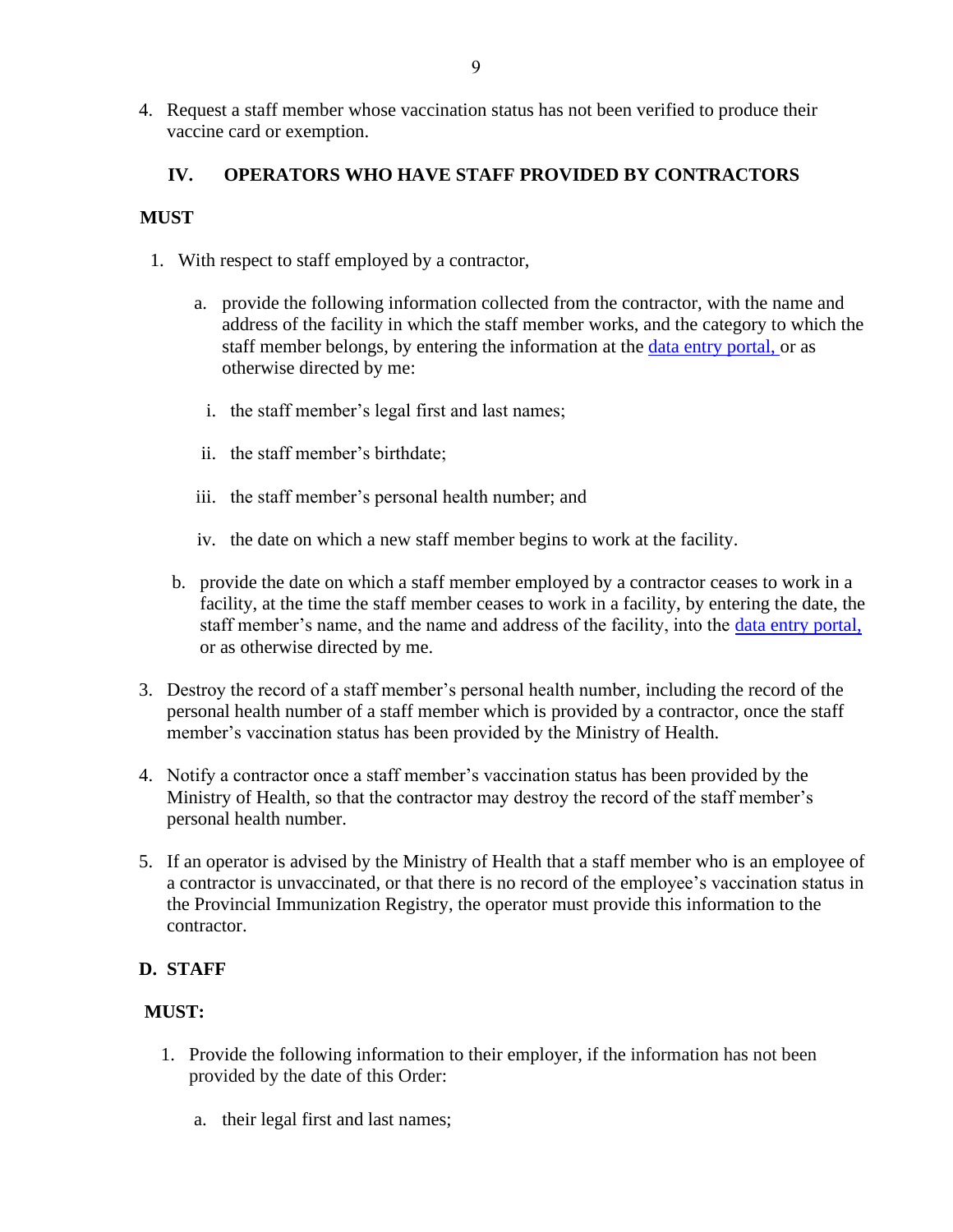- b. their birthdate;
- c. their personal health number.
- 2. Provide their BC Services Card to their employer.
- 3. If requested by their employer, provide their vaccine card, or exemption to their employer
- 4. If the staff member has received a vaccine outside British Columbia, enter their vaccination history at [https://www.immunizationrecord.gov.bc.ca/.](https://www.immunizationrecord.gov.bc.ca/)

## **E. HEATH CARE PRACTITIONERS**

## **MUST:**

1. If requested by an operator, provide their vaccine card to the operator.

## **E. MEDICAL HEALTH OFFICER ORDERS**

Recognizing that the risk differs in different regions of the province, and that medical health officers are in the best position to assess local circumstances with respect to the risk of the transmission of communicable diseases in facilities, **I FURTHER ORDER**:

- 1. A medical health officer may make an order subsequent to this Order for the purpose of requiring the provision of further information with respect to residents, staff or facilities in the whole or part of the geographic area of the Province for which the medical health officer is designated, or with respect to a particular facility.
- 2. While it is in force, a provision in an order made by a medical health officer subsequent to this Order, which requires the provision of further information with respect to residents, staff or facilities, or one or more classes of facilities, applies in the whole or part of the geographic area of the Province for which the medical health officer is designated, according to the terms of the order, despite the provisions of this Order.

This Order does not have an expiration date.

Pursuant to section 54 (1) (h) of the Public Health Act, and in accordance with the emergency powers set out in Part 5 of the Public Health Act, I will not be accepting requests for reconsideration of this Order.

You are required under section 42 of the *Public Health Act* to comply with this Order.

Failure to comply with this Order is an offence under section 99 (1) (k) of the *Public Health Act*.

If you fail to comply with this Order, I have the authority to take enforcement action against you under Part 4, Division 6 of the *Public Health Act.*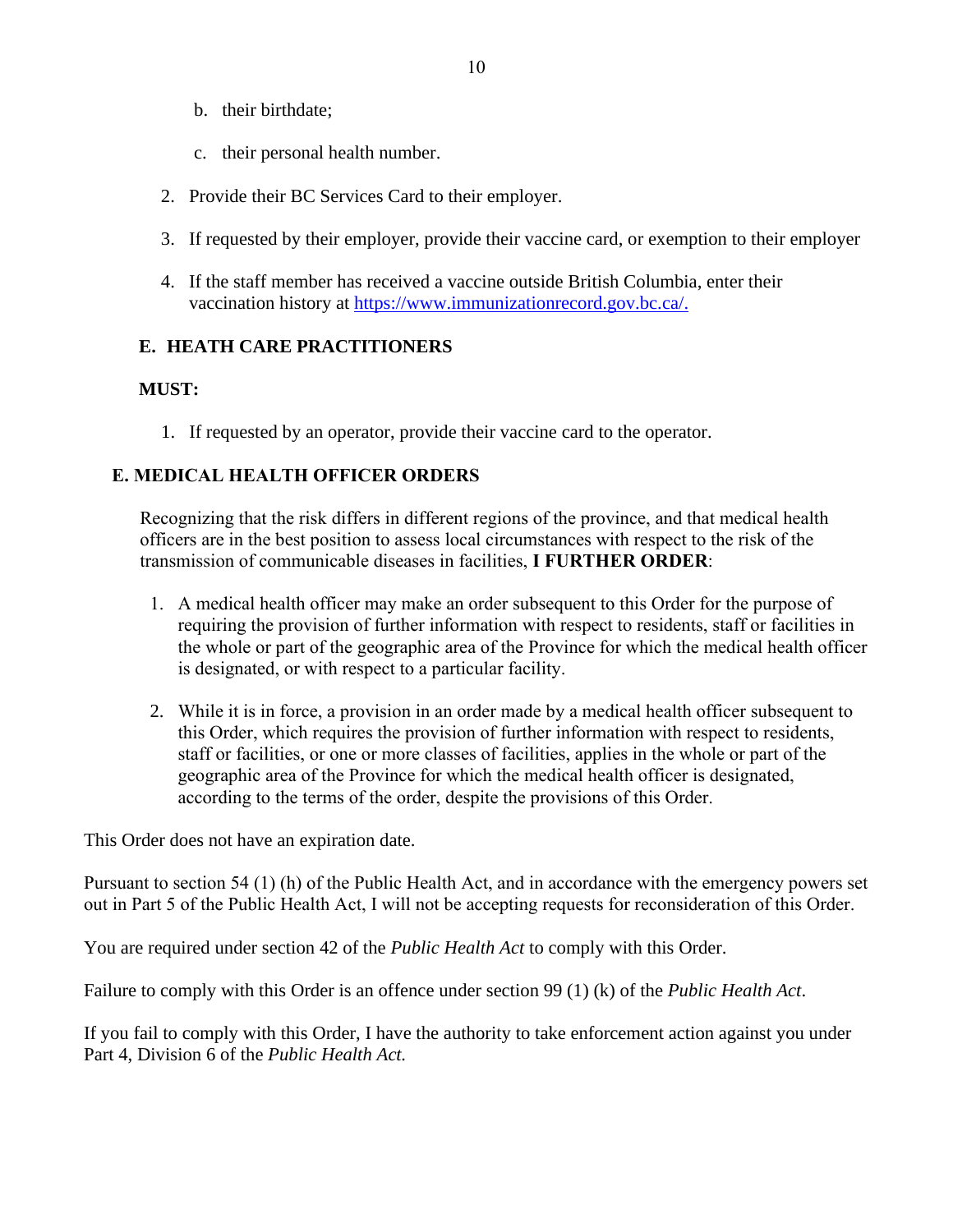You may contact me at:

Dr. Bonnie Henry, Provincial Health Officer 4th Floor, 1515 Blanshard Street PO Box 9648 STN PROV GOVT, Victoria BC V8W 9P4 Fax: (250) 952-1570 Email: [ProvHlthOffice@gov.bc.ca](mailto:ProvHlthOffice@gov.bc.ca)

DATED THIS: 6<sup>th</sup> day of October 2021

SIGNED:  $\frac{\sqrt{2}}{2\sqrt{4\pi}}$ 

Bonnie Henry MD, MPH, FRCPC Provincial Health Officer

DELIVERY BY: Posting to the BC Government and the BC Centre for Disease Control websites.

Enclosure: Excerpts of the *Public Health Act*.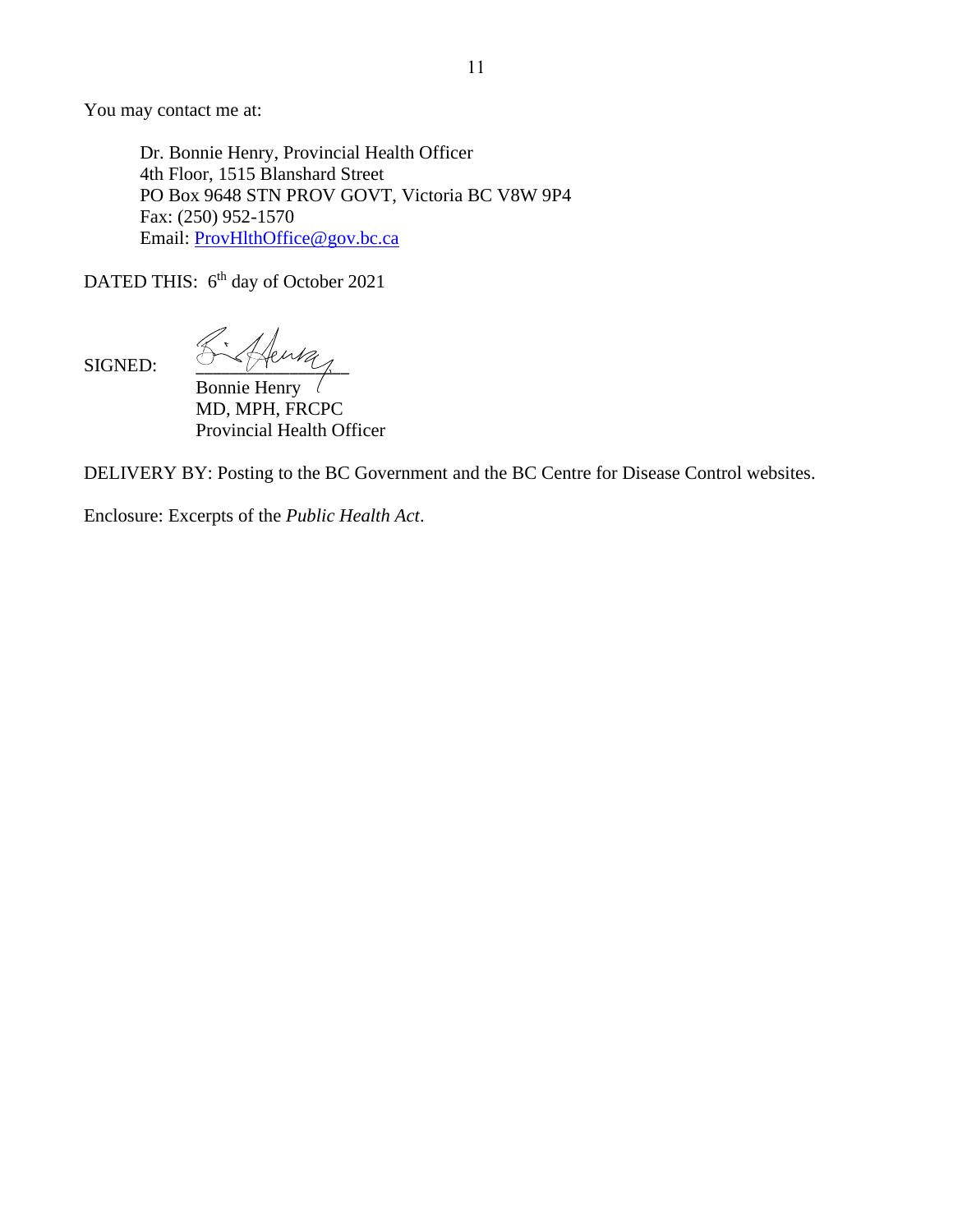## **Schedule 1**

## **Staff Categories for Reporting**

| <b>Person Type</b> | Sub-Type                | <b>Staff Type</b> |
|--------------------|-------------------------|-------------------|
| Staff              | Direct Care             | <b>RN</b>         |
|                    |                         | <b>LPN</b>        |
|                    |                         | <b>HCA</b>        |
|                    |                         | Other             |
|                    | Administrative          | NA                |
|                    | <b>Support Services</b> | Food Service      |
|                    |                         | Housekeeping      |
|                    |                         | Maintenance       |
|                    |                         | Other             |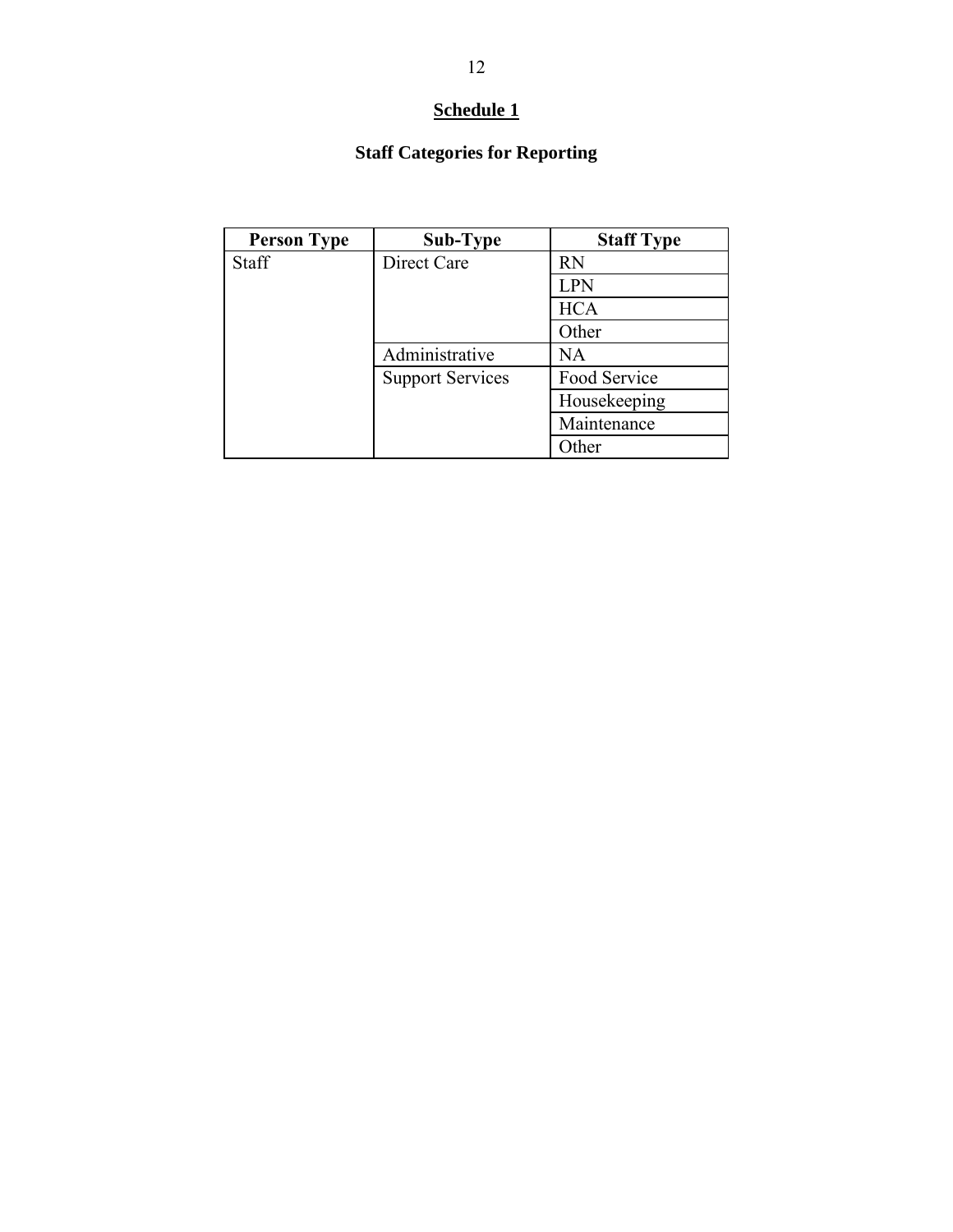## **ENCLOSURE**

### **Excerpts of the** *Public Health Act* **[SBC 2008] c. 28**

### *Definitions*

### *1 In this Act:*

### *"***health hazard***"* means

(a) a condition, a thing or an activity that

(i) endangers, or is likely to endanger, public health, or

(ii) interferes, or is likely to interfere, with the suppression of infectious agents or hazardous agents, or

(b) a prescribed condition, thing or activity, including a prescribed condition, thing or activity that

(i) is associated with injury or illness, or

(ii) fails to meet a prescribed standard in relation to health, injury or illness;

### **When orders respecting health hazards and contraventions may be made**

**30** (1) A health officer may issue an order under this Division only if the health officer reasonably believes that

(a) a health hazard exists,

(b) a condition, a thing or an activity presents a significant risk of causing a health hazard,

(c) a person has contravened a provision of the Act or a regulation made under it, or

(d) a person has contravened a term or condition of a licence or permit held by the person under this Act.

(2) For greater certainty, subsection (1) (a) to (c) applies even if the person subject to the order is complying with all terms and conditions of a licence, a permit, an approval or another authorization issued under this or any other enactment.

### **General powers respecting health hazards and contraventions**

**31** (1) If the circumstances described in section 30 *[when orders respecting health hazards and contraventions may be made]* apply, a health officer may order a person to do anything that the health officer reasonably believes is necessary for any of the following purposes:

(a) to determine whether a health hazard exists;

(b) to prevent or stop a health hazard, or mitigate the harm or prevent further harm from a health hazard;

(c) to bring the person into compliance with the Act or a regulation made under it;

(d) to bring the person into compliance with a term or condition of a licence or permit held by that person under this Act.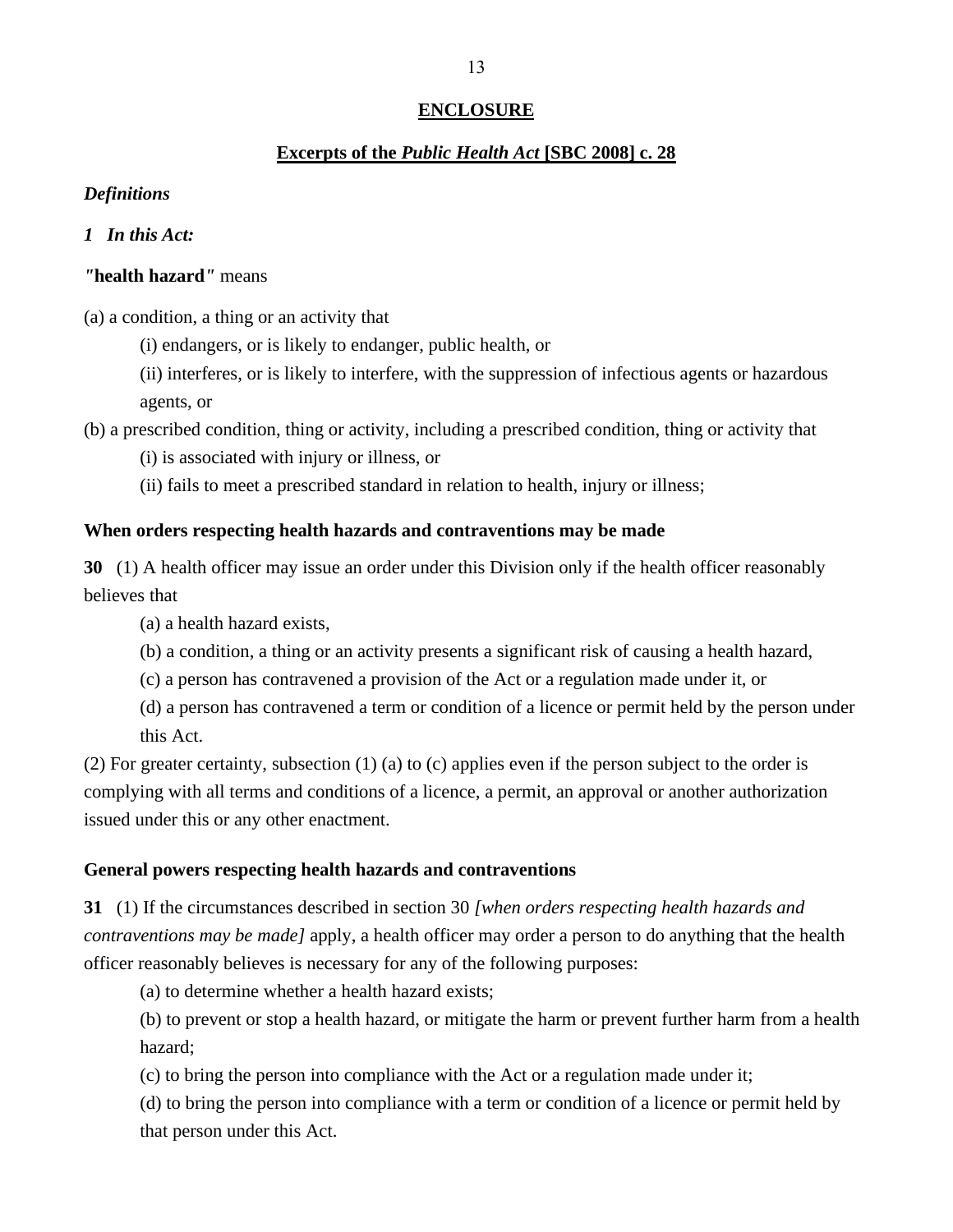- (2) A health officer may issue an order under subsection (1) to any of the following persons:
	- (a) a person whose action or omission
		- (i) is causing or has caused a health hazard, or
		- (ii) is not in compliance with the Act or a regulation made under it, or a term or condition
		- of the person's licence or permit;
	- (b) a person who has custody or control of a thing, or control of a condition, that
		- (i) is a health hazard or is causing or has caused a health hazard, or
		- (ii) is not in compliance with the Act or a regulation made under it, or a term or condition of the person's licence or permit;
	- (c) the owner or occupier of a place where
		- (i) a health hazard is located, or
		- (ii) an activity is occurring that is not in compliance with the Act or a regulation made under it, or a term or condition of the licence or permit of the person doing the activity.

### **Specific powers respecting health hazards and contraventions**

- **32** (1) An order may be made under this section only
	- (a) if the circumstances described in section 30 *[when orders respecting health hazards and contraventions may be made]* apply, and
	- (b) for the purposes set out in section 31 (1) *[general powers respecting health hazards and contraventions]*.
- (2) Without limiting section 31, a health officer may order a person to do one or more of the following: (a) have a thing examined, disinfected, decontaminated, altered or destroyed, including
	- (i) by a specified person, or under the supervision or instructions of a specified person,
	- (ii) moving the thing to a specified place, and
	- (iii) taking samples of the thing, or permitting samples of the thing to be taken;
	- (b) in respect of a place,
		- (i) leave the place,
		- (ii) not enter the place,
		- (iii) do specific work, including removing or altering things found in the place, and altering or locking the place to restrict or prevent entry to the place,
		- (iv) neither deal with a thing in or on the place nor dispose of a thing from the place, or deal with or dispose of the thing only in accordance with a specified procedure, and
		- (v) if the person has control of the place, assist in evacuating the place or examining persons found in the place, or taking preventive measures in respect of the place or persons found in the place;
	- (c) stop operating, or not operate, a thing;
	- (d) keep a thing in a specified place or in accordance with a specified procedure;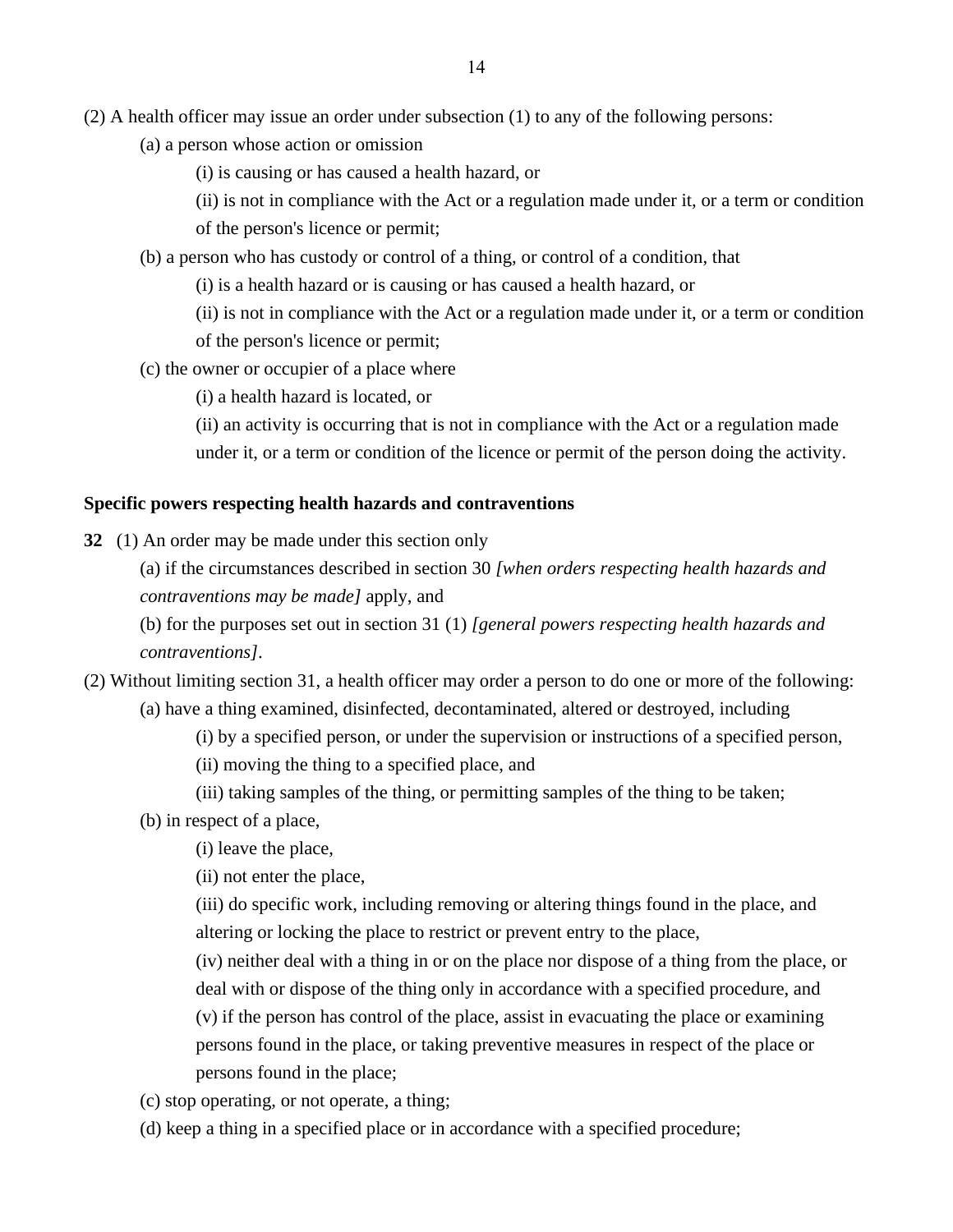(e) prevent persons from accessing a thing;

(f) not dispose of, alter or destroy a thing, or dispose of, alter or destroy a thing only in accordance with a specified procedure;

(g) provide to the health officer or a specified person information, records, samples or other matters relevant to a thing's possible infection with an infectious agent or contamination with a hazardous agent, including information respecting persons who may have been exposed to an infectious agent or hazardous agent by the thing;

(h) wear a type of clothing or personal protective equipment, or change, remove or alter clothing or personal protective equipment, to protect the health and safety of persons;

(i) use a type of equipment or implement a process, or remove equipment or alter equipment or processes, to protect the health and safety of persons;

(j) provide evidence of complying with the order, including

(i) getting a certificate of compliance from a medical practitioner, nurse practitioner or specified person, and

(ii) providing to a health officer any relevant record;

(k) take a prescribed action.

(3) If a health officer orders a thing to be destroyed, the health officer must give the person having custody or control of the thing reasonable time to request reconsideration and review of the order under sections 43 and 44 unless

(a) the person consents in writing to the destruction of the thing, or

(b) Part 5 *[Emergency Powers]* applies.

### **Contents of orders**

**39** (3) An order may be made in respect of a class of persons.

(6)A health officer who makes an order may vary the order

(a)at any time on the health officer's own initiative, or

(b)on the request of a person affected by the order, following a reconsideration under section

43 *[reconsideration of orders]*.

### **Duty to comply with orders**

**42** (1) A person named or described in an order made under this Part must comply with the order. (2) Subsection (1) applies regardless of whether the person leaves the geographic area for which the health officer who made the order is designated.

### **Reconsideration of orders**

**43** (1) A person affected by an order, or the variance of an order, may request the health officer who issued the order or made the variance to reconsider the order or variance if the person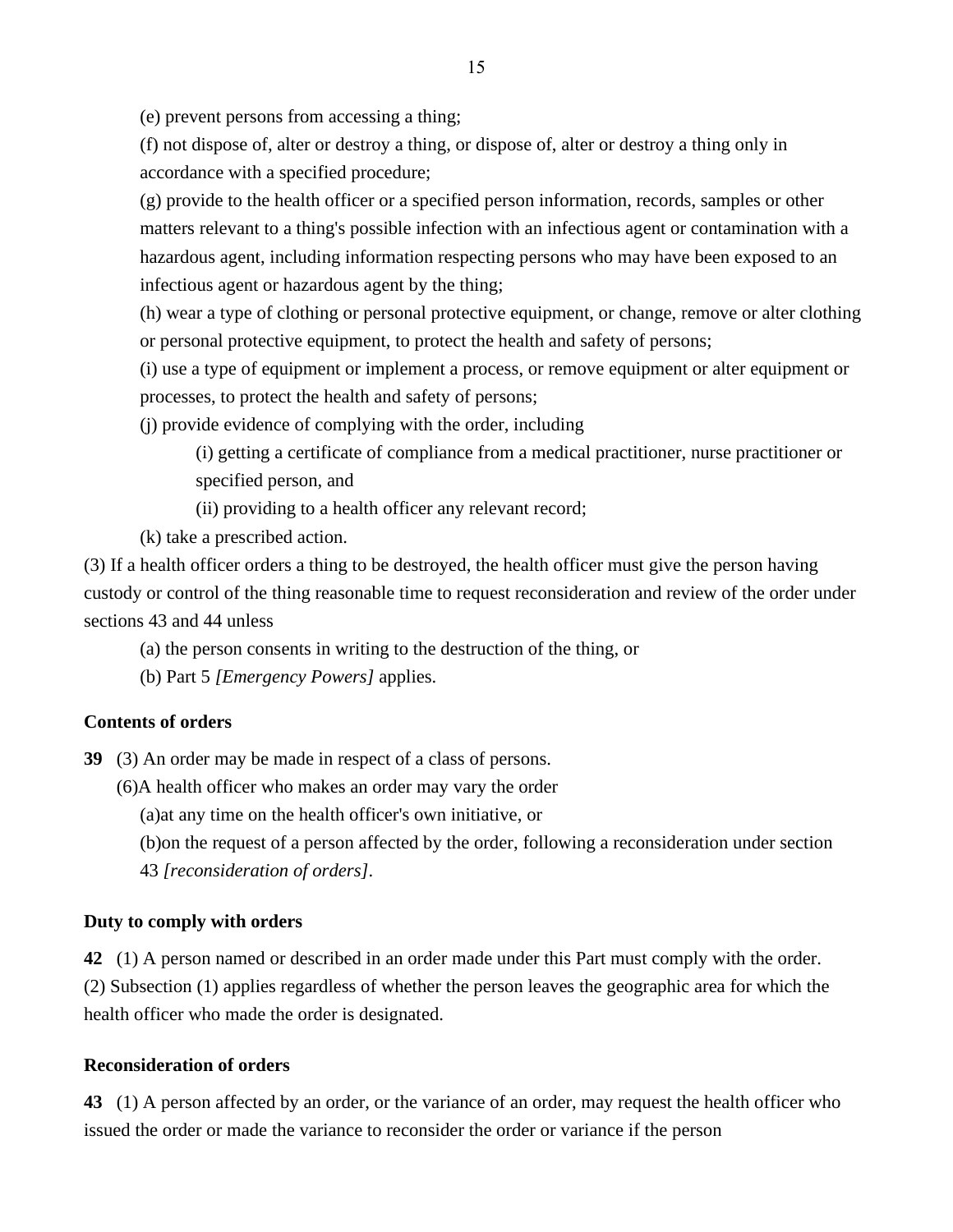(a) has additional relevant information that was not reasonably available to the health officer when the order was issued or varied,

(b) has a proposal that was not presented to the health officer when the order was issued or varied but, if implemented, would

(i) meet the objective of the order, and

(ii) be suitable as the basis of a written agreement under section 38 *[may make written agreements]*, or

(c) requires more time to comply with the order.

(2) A request for reconsideration must be made in the form required by the health officer.

(3) After considering a request for reconsideration, a health officer may do one or more of the following:

(a) reject the request on the basis that the information submitted in support of the request

(i) is not relevant, or

(ii) was reasonably available at the time the order was issued;

(b) delay the date the order is to take effect or suspend the order, if satisfied that doing so would not be detrimental to public health;

(c) confirm, rescind or vary the order.

(4) A health officer must provide written reasons for a decision to reject the request under subsection (3)

(a) or to confirm or vary the order under subsection (3) (c).

(5) Following a decision made under subsection (3) (a) or (c), no further request for reconsideration may be made.

(6) An order is not suspended during the period of reconsideration unless the health officer agrees, in writing, to suspend it.

(7) For the purposes of this section,

(a) if an order is made that affects a class of persons, a request for reconsideration may be made by one person on behalf of the class, and

(b) if multiple orders are made that affect a class of persons, or address related matters or issues,

a health officer may reconsider the orders separately or together.

(8) If a health officer is unable or unavailable to reconsider an order he or she made, a similarly designated health officer may act under this section in respect of the order as if the similarly designated health officer were reconsidering an order that he or she made.

## **Part applies despite other enactments**

53 During an emergency, this Part applies despite any provision of this or any other enactment, including

(a)in respect of the collection, use or disclosure of personal information, the *[Freedom of](https://www.bclaws.gov.bc.ca/civix/document/id/complete/statreg/96165_00)  [Information and Protection of Privacy Act](https://www.bclaws.gov.bc.ca/civix/document/id/complete/statreg/96165_00)* and the *[Personal Information Protection Act](https://www.bclaws.gov.bc.ca/civix/document/id/complete/statreg/03063_01)*, and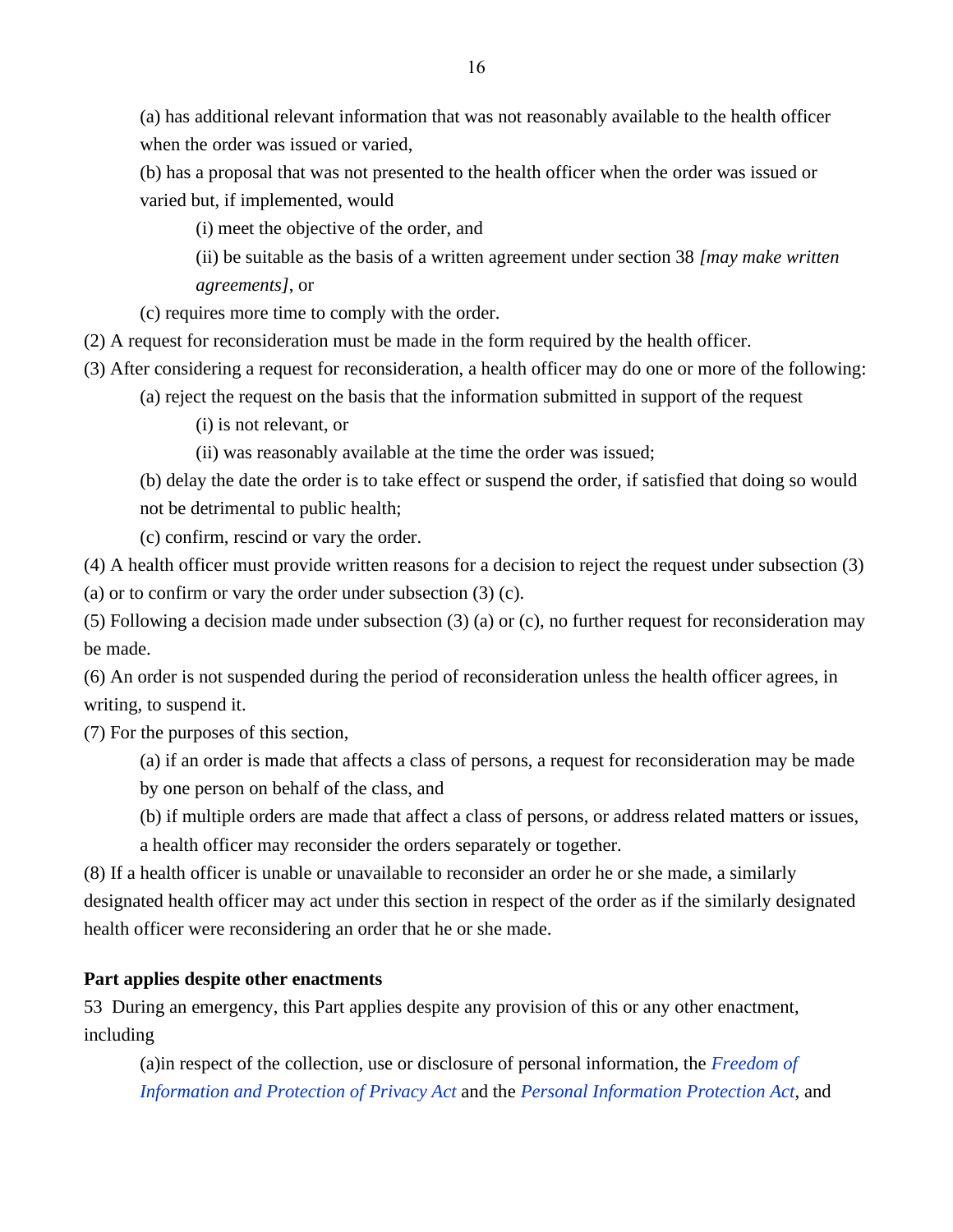(b)a provision that would impose a specific duty, limit or procedural requirement in respect of a specific person or thing,

to the extent there is any inconsistency or conflict with the provision or other enactment.

## **Emergency preventive measures**

**56** (1)The provincial health officer or a medical health officer may, in an emergency, order a person to take preventive measures within the meaning of section 16 *[preventive measures]*, including ordering a person to take preventive measures that the person could otherwise avoid by making an objection under that section.

(2) If the provincial health officer or a medical health officer makes an order under this section, a person to whom the order applies must comply with the order unless the person delivers to a person specified by the provincial health officer or medical health officer, in person or by registered mail,

(a) a written notice from a medical practitioner stating that the health of the person who must comply would be seriously jeopardized if the person did comply, and

(b) a copy of each portion of that person's health record relevant to the statement in paragraph

(a), signed and dated by the medical practitioner.

(3) If a person delivers a notice under subsection (2), the person must comply with an instruction of the provincial health officer or a medical health officer, or a person designated by either of them, for the purposes of preventing infection with, or transmission of, an infectious agent or a hazardous agent.

## **Emergency powers respecting reporting**

**57** (1) The provincial health officer may, in an emergency, order that a specified infectious agent, hazardous agent, health hazard or other matter be reported under this section.

(2) If an order is made under this section, a person required by the order to make a report must promptly report, to the extent of his or her knowledge, to a medical health officer the information required by the order.

(3) If a person is required to make a report under this Act, the provincial health officer may in an emergency order the person exempt from the requirement, or vary the requirement.

## **Provincial health officer may act as health officer**

**67** (1) The provincial health officer may exercise a power or perform a duty of a medical health officer under this or any other enactment, if the provincial health officer

(a)reasonably believes that it is in the public interest to do so because

(i)the matter extends beyond the authority of one or more medical health officers and coordinated action is needed, or

(ii)the actions of a medical health officer have not been adequate or appropriate in the circumstances, and